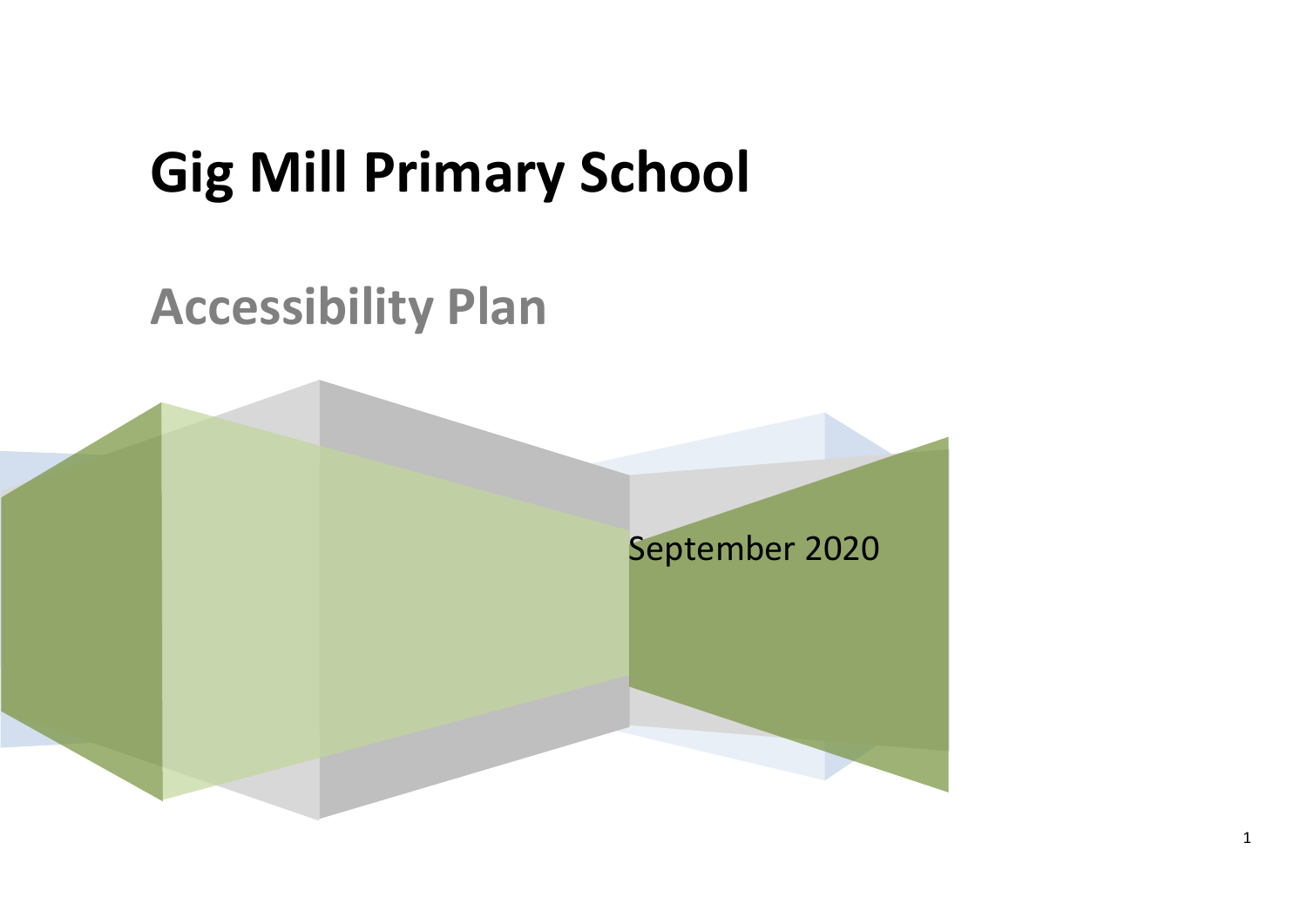### **Accessibility Plan 2017-2020**

(to be reviewed annually)

#### **The Purpose of this Plan**

This plan shows how Gig Mill Primary School aims to increase the accessibility of its school for disabled pupils, staff, parents/carers and visitors.

#### **Definition of Disability**

A person has a disability if he/she has a physical or mental impairment that has a substantial and long-term adverse effect on his/her ability to carry out normal day-to-day activities.

#### **The School Context**

#### **Current range of known disabilities in school**

The school has children with a range of learning difficulties and disabilities from all four areas of need, as defined by the Code of Practice:

- Cognition and Learning
- Communication and Interaction
- Social, Emotional and Mental Health
- Physical and Sensory

There are also a number of children with recognised medical conditions such as diabetes and epilepsy.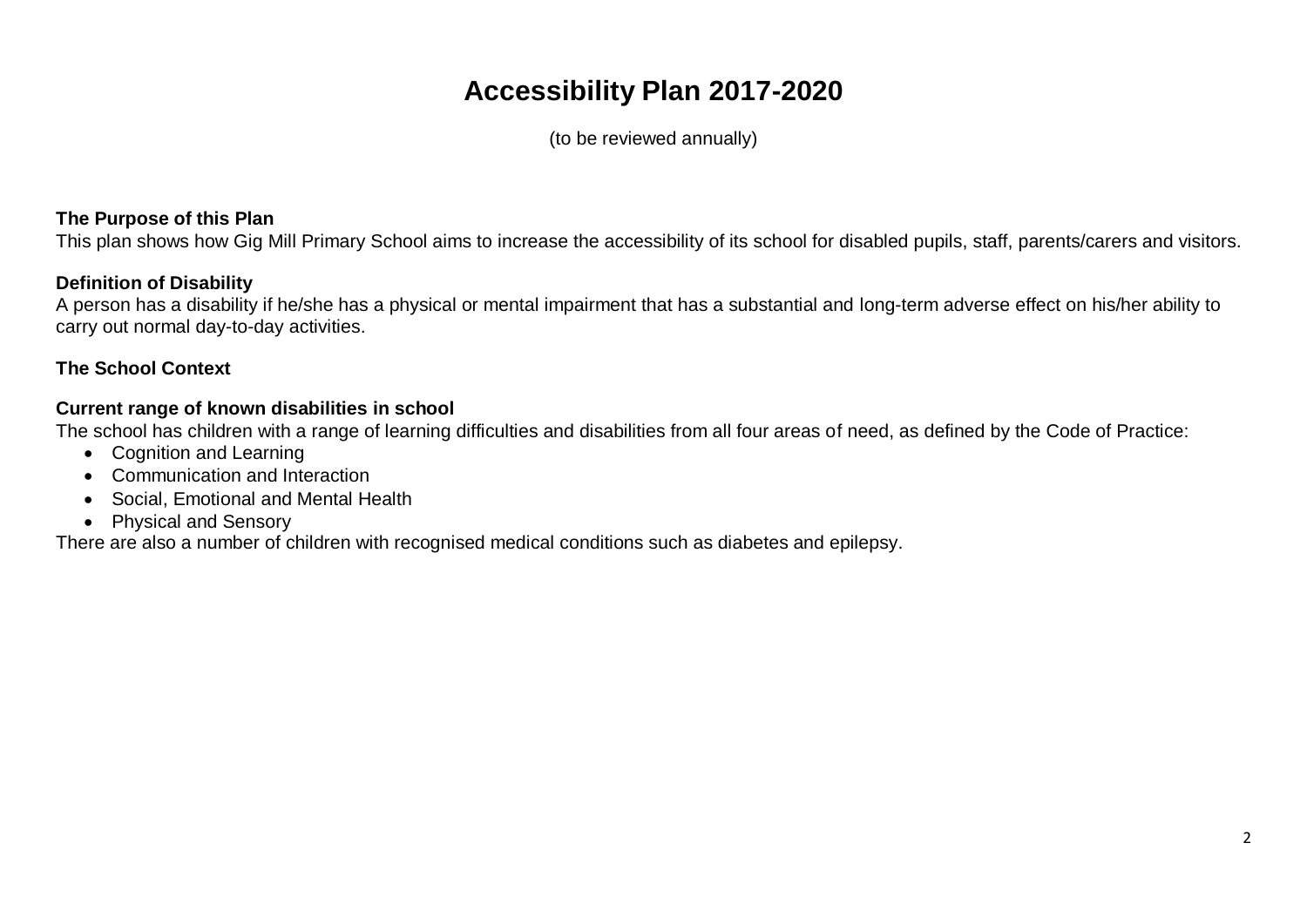#### **Context of the Plan**

#### **1) Increasing the extent to which disabled pupils can participate in the curriculum**

The curriculum covers teaching and learning and wider provision embracing after school clubs; leisure, sporting and cultural activities; and school trips. Planning for improved access to the curriculum includes consideration of school and classroom organisation and support, timetabling, curriculum options, deployment of staff and staff information and training. Curriculum audits can support the school to review patterns of achievement and participation by disabled pupils in different areas of the curriculum, e.g. the inclusion of physically disabled children in PE, and then to identify action to increase participation.

#### **2) Improving the physical environment of schools**

This strand of the planning duty covers improvements to the physical environment of the school and physical aids to access education. The physical environment includes steps, stairways, kerbs, exterior surfaces and paving, parking areas, building entrances and exits (including emergency escape routes), internal and external doors, gates, toilets and washing facilities, lighting, heating, ventilation, lifts, floor coverings, signs, interior surfaces, room decor and furniture. Improvements to physical access include ramps, handrails, lifts, widened doorways, electromagnetic doors, adapted toilets and washing facilities, adjustable lighting, blinds, induction loops, communication aids, well designed (passive) room acoustics and way-finding systems. The provision of 'quiet' areas and improvements to the physical safety of the environment, indoors and outdoors, may also enhance access for children with learning disabilities. Improved access in existing buildings can often be achieved by rearranging room space, removing obstructions from walkways, changing the layout of classrooms, providing designated storage space or reallocating rooms to particular subject specialisms. Physical aids to access education cover ICT equipment, desks, chairs, writing equipment, science equipment and the like. E.g. through enlarged computer screens and keyboards, concept keyboards, communication aids, switches, photocopying enlargement facilities, specialist desks and chairs and portable aids for children with motor co-ordination and poor hand/eye skills such as extra robust scientific glassware and specialist pens and pencils.

#### **3) Improving the availability of accessible information to disabled pupils**

This part of the duty covers planning to make written information normally provided by the school to its pupils – such as handouts, timetables, textbooks, information about school events – available to those with a disability (including those with significant low reading acquisition levels). This might include alternative formats such as large print, the use of ICT and the provision of information orally, through lip speaking or in sign language. The information should take account of pupils' disabilities and views expressed by pupils or their parents about their preferred means of communication. The school should consider how all information normally provided in a written format including work sheets, timetables, school examination papers, newsletters, information about school events, trips and extracurricular provision could be made accessible to all those with a disability.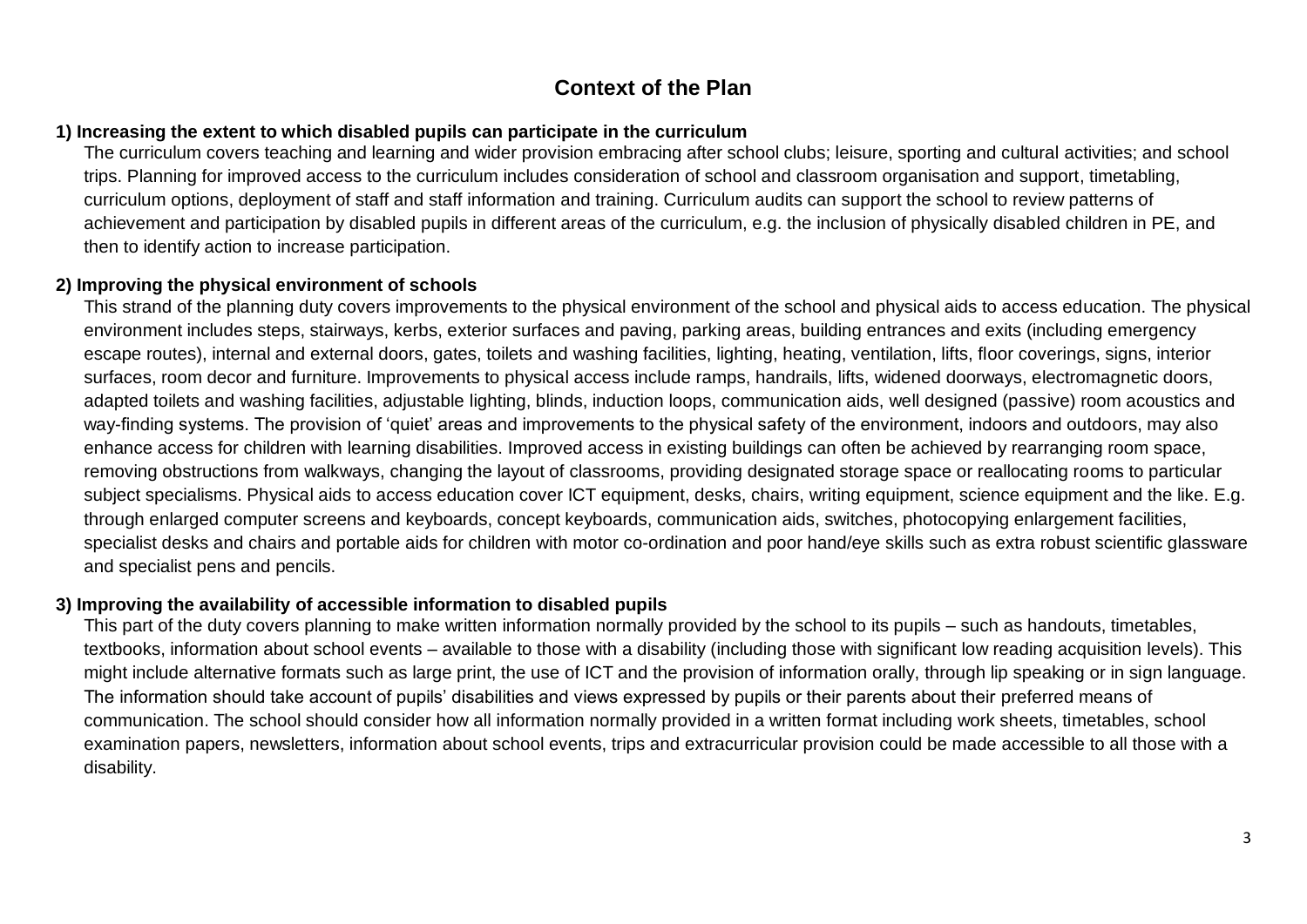#### **The Plan**

#### **1. Increasing access for disabled pupils to the school curriculum.**

Improving teaching and learning lies at the heart of the ethos of the school. Through self-review, staff appraisal and Continuous Professional Development (CPD), we aim to enhance staff knowledge, skills and understanding to promote excellent teaching and learning for all children. We aim to meet every child's needs within mostly mixed ability (with some setting where appropriate), inclusive classes.

It is a core value of the school that all children are enabled to participate fully in the broader life of the school. Consequently, all children have always been encouraged to attend after school clubs, leisure and cultural activities and educational visits.

| <b>Target</b>                                                                                                                                                                                   | <b>Strategies/Actions</b>                                                                                                                                                                                                                                                                                                                                                                                                                                    | <b>Time</b>              | Who                        | <b>Outcomes</b>                                                                                                                                                       |
|-------------------------------------------------------------------------------------------------------------------------------------------------------------------------------------------------|--------------------------------------------------------------------------------------------------------------------------------------------------------------------------------------------------------------------------------------------------------------------------------------------------------------------------------------------------------------------------------------------------------------------------------------------------------------|--------------------------|----------------------------|-----------------------------------------------------------------------------------------------------------------------------------------------------------------------|
| To ensure that all after school<br>cubs and educational visits are<br>available to all pupils                                                                                                   | All venues for visits to be checked prior to visit<br>All risk assessments completed and acted on<br>All activities and visits are staffed appropriately in<br>terms of numbers and expertise of staff<br>Ensure that external organisations providing after<br>school clubs understand their responsibility to make<br>appropriate provision for pupils with SEND                                                                                           | <b>Frame</b><br>On-going | Group leaders              | All visits and after school clubs are fully<br>inclusive and can be accessed by al<br>pupils                                                                          |
| To ensure that teaching is<br>differentiated to meet the needs of<br>all pupils, so that they can access<br>the full curriculum                                                                 | Analyse data to ensure that pupils with SEND are<br>making expected progress from their starting point in<br>each class and groups of pupils across the school eg<br>Dyslexic pupils, Autistic pupils.                                                                                                                                                                                                                                                       | On-going                 | <b>SLT</b><br><b>SENCo</b> | All pupils can access the full curriculum<br>offer                                                                                                                    |
| To facilitate improved access to<br>the curriculum by ensuring that<br>writing becomes an automatic<br>process, thus enabling thinking,<br>reasoning and creativity to<br>become more efficient | Provide training for staff, either individually or whole<br>staff to ensure that they understand the learning<br>needs of their pupils and know effective strategies to<br>use in the classroom<br>Kinetic letters programme to be used in all classes<br>across the school<br>Materials to support the programme to be purchased<br>on a rolling programme<br>Training for existing staff to continue and new staff to<br>be trained on entry to the school | On-going                 | All staff                  | The writing process becomes automatic,<br>allowing thinking, reasoning and<br>creativity to develop, particularly for pupils<br>with poor fine and grass motor skills |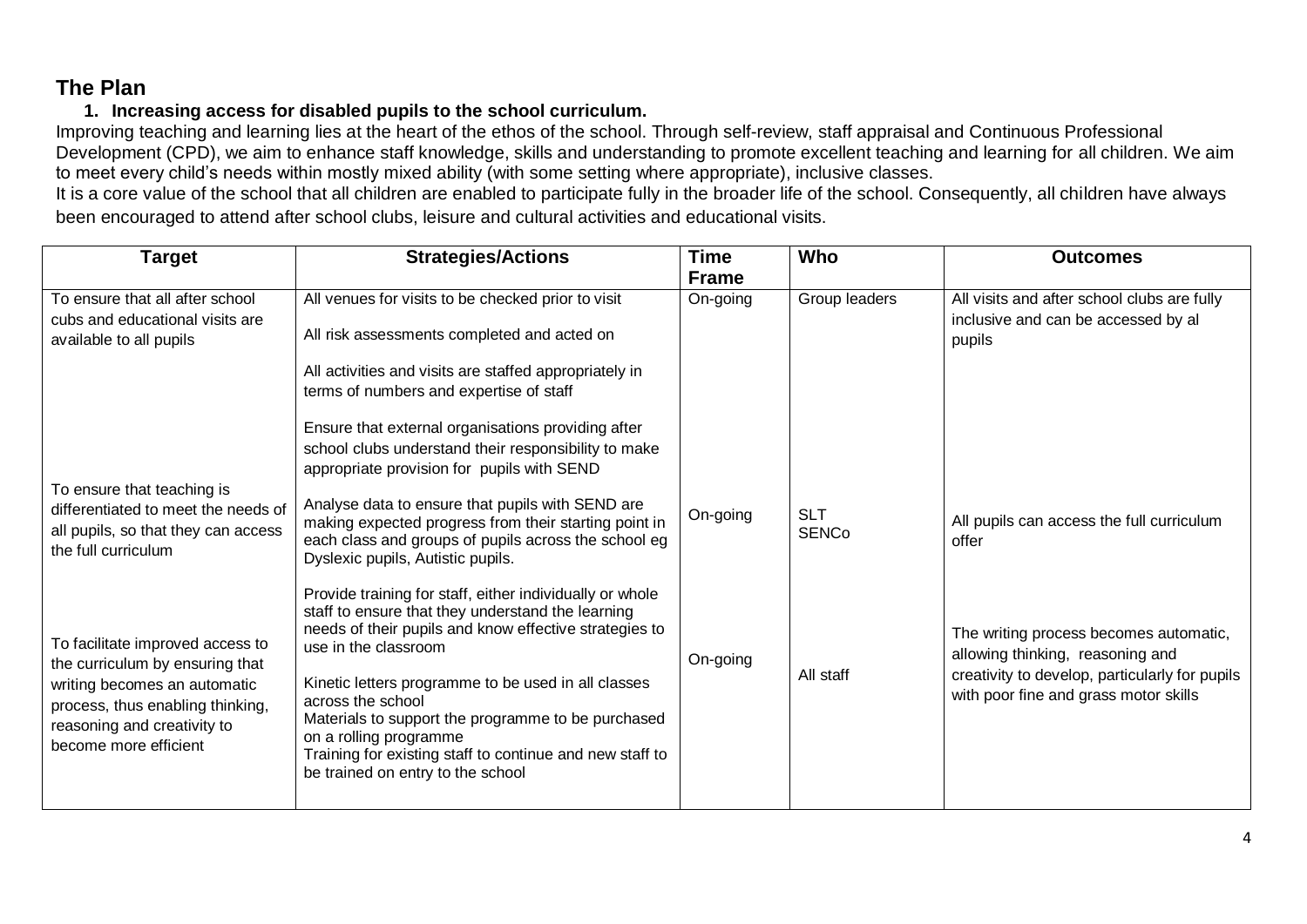#### **2. Improving access to the physical environment of the school**

Provision, in exceptional cases, will be negotiated when a pupil's specific needs are known as they enter the school.

| <b>Targets</b>                                                                                                                                                   | <b>Strategies/Action</b>                                                                                                                                                                                                                                                                                                                   | <b>Time</b>                                | Who                                                                                        | <b>Outcomes</b>                                                                                              |
|------------------------------------------------------------------------------------------------------------------------------------------------------------------|--------------------------------------------------------------------------------------------------------------------------------------------------------------------------------------------------------------------------------------------------------------------------------------------------------------------------------------------|--------------------------------------------|--------------------------------------------------------------------------------------------|--------------------------------------------------------------------------------------------------------------|
| To ensure that recommended<br>aids, adaptations and software<br>which will aid the learning of<br>pupils with SEND are<br>available, as appropriate              | Take advice from external specialists involved with<br>the child<br>Audit the equipment and software already available<br>in school. Store unused items in a central place                                                                                                                                                                 | <b>Frame</b><br>On-going                   | <b>SLT</b><br><b>SENCo</b>                                                                 | Pupils have the appropriate aids available<br>and in use                                                     |
| To be aware of the access<br>needs of parents/carers, staff,<br>governors and regular visitors<br>to the school                                                  | Consider access needs of staff/governors during the<br>recruitment process<br>Encourage parents and regular visitors to the school<br>to discuss their access needs with an appropriate<br>member of staff<br>Respond to these needs, with appropriate advice, as<br>quickly as possible                                                   | July 17                                    | <b>SENCo</b><br>Headteacher<br>Governors                                                   | All staff, governors, parents/carers and<br>regular visitors can access appropriate<br>areas of the building |
| To be aware of the access<br>needs of new pupils before<br>they enter the school, so that<br>appropriate adaptations can be<br>made to the school<br>environment | Take advice from appropriate agencies, particularly<br>in the eventuality of a wheelchair user being admitted<br>to the school, as the building changes level in a<br>number of places. The feasibility of fitting ramps and<br>wheelchair lifts would need to be explored<br>Individual PEEPs drawn up and shared with relevant<br>staff. | On-going                                   | Headteacher<br><b>SENCo</b><br>Class teachers<br>Parent Liaison<br><b>SLT</b><br>Governors | Every effort is made to adapt the building<br>to meet the needs of a wheelchair user                         |
| Ensure hearing and visual<br>environment in classrooms is<br>regularly monitored to support<br>hearing impaired and visually<br>impaired children.               | Advice and support sought from the relevant local<br>authority specialist support services.                                                                                                                                                                                                                                                | When<br>necessary<br>Annually<br>As needed | <b>SENCo</b><br><b>SLT</b><br>Governors<br><b>SENCo</b><br><b>HI</b> Service<br>VI Service | The environment is conducive to learning<br>for pupils with sensory impairments                              |